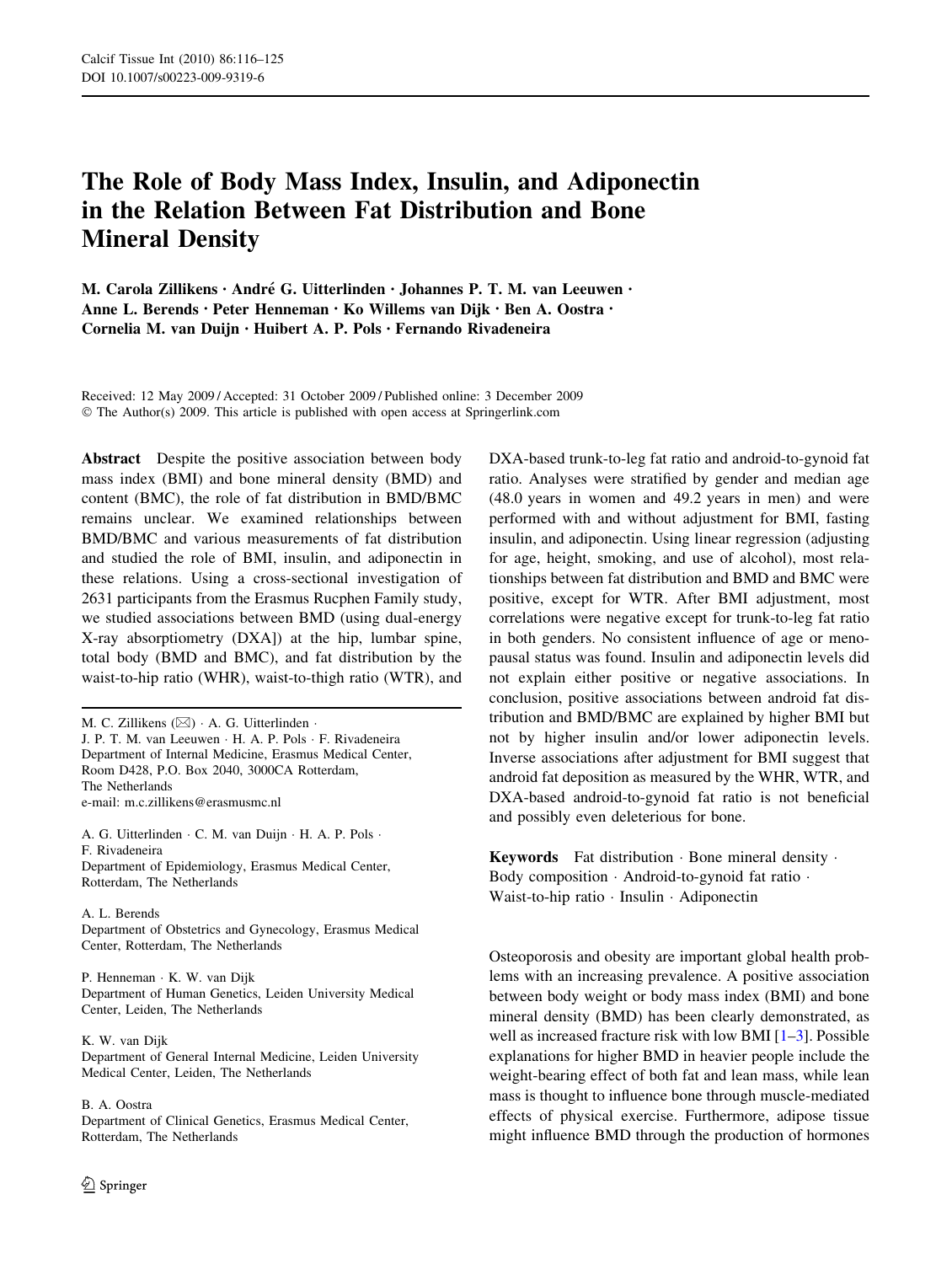and adipokines by adipocytes (e.g., estrogen, leptin, adiponectin, resistin, interleukins) or through an effect on the secretion of bone-active hormones from the pancreas (e.g., insulin, amylin, preptin) [[3\]](#page-8-0). There is ongoing controversy about the relative importance of the fat and lean components of the body to BMD  $[3, 4]$  $[3, 4]$  $[3, 4]$  $[3, 4]$  $[3, 4]$ . In postmenopausal women fat mass has been shown most consistently to be positively related to BMD, possibly mediated by higher estrogen levels. However, several discrepancies can be found in the literature, e.g., fat mass being important in young but not in old women and in old but not in young men [[5\]](#page-8-0).

The effect of fat distribution on BMD is far from clear. Adipose tissue is metabolically heterogeneous, with differences between visceral and subcutaneous fat, for example, in the production of adipokines and in the regulation of steroid hormone metabolism [\[6](#page-8-0)]. Android fat deposition (also called abdominal, central, visceral, or upper body fat distribution) leads to increased risk of chronic diseases like cardiovascular disease and type 2 diabetes [[7\]](#page-8-0), while larger hip and thigh circumferences in gynoid fat deposition are associated with decreased risk of metabolic disease, independently of waist circumference [\[8](#page-8-0), [9](#page-8-0)]. Circumference ratios, especially the waist-to-hip ratio (WHR) but also the waist-to-thigh ratio (WTR), have been consistently associated in epidemiological studies with metabolic and cardiovascular disease [[7,](#page-8-0) [8](#page-8-0)]. Several physiological factors that are associated with fat distribution are also associated with BMD. These include age, gender, heredity, parity, menopausal status, physical activity, smoking and alcohol consumption, and hormones such as sex steroids, glucocorticoids, growth hormones, insulin, leptin, and adiponectin [\[3](#page-8-0), [10](#page-8-0), [11](#page-8-0)]. Studies on the relationship between body fat distribution and BMD have yielded conflicting results. In late postmenopausal women in the Study of Osteoporotic Fractures, WHR was found to have no important relationship to BMD compared to weight [\[12](#page-8-0)]. Heiss et al. found that upper-body obesity was associated with increased BMD [[13\]](#page-8-0), possibly due to higher levels of insulin, lower levels of sex hormone binding globulin (SHBG), and higher free sex-steroid levels. Other studies also reported positive relations between android fat distribution and BMD [\[5](#page-8-0), [14](#page-8-0)[–18](#page-9-0)]. In contrast, two small studies found negative associations between android obesity and BMD or bone mineral content (BMC) [[19,](#page-9-0) [20\]](#page-9-0), and this was also seen in prepubertal children [[21\]](#page-9-0) and HIV-infected patients [[22\]](#page-9-0). Most studies included a small number of subjects and/or were not population based, and different techniques were used for measurement of BMD or BMC (dual-energy X-ray absorptiometry [DXA] or peripheral CT) and fat distribution (anthropometry, DXA, CT, or MRI). Also, the effect of adiposity on the relationship between fat distribution and BMD was not always considered. Since, in general, increased obesity is associated with increased

abdominal fatness, BMI might be a confounder in the relation between android obesity and BMD. Despite suggestions that android fat deposition is beneficial for bone through higher insulin and/or lower adiponectin levels [\[11](#page-8-0), [13\]](#page-8-0), their role in the relation between fat distribution and bone has not been fully explored.

The aim of the present study was to examine the relationship between various types of fat distribution assessment and BMD and BMC in a large number of Caucasian subjects from a genetically isolated population in The Netherlands and to explore potential gender and age differences in this relationship, as well as the effect of BMI and plasma insulin and adiponectin.

# Materials and Methods

## Study Population

This study was carried out within the Erasmus Rucphen Family (ERF) study, a family-based cohort study that is embedded in the Genetic Research in Isolated Populations program in the southwestern Netherlands. The aim of this program was to identify genetic risk factors in the development of complex disorders [\[23–26](#page-9-0)].

For the ERF study, 22 families that had at least 5 children baptized in the community church between 1850 and 1900 were identified with the help of genealogical records. All living descendants of these couples and their spouses were invited to take part in the study. Data collection started in June 2002 and was completed in February 2005. In this study, we focused on the 2631 participants for whom complete phenotypic and genealogical information was available. The Medical Ethics Committee of Erasmus Medical Center Rotterdam approved the study. Written informed consent was obtained from all participants.

# Data Collection

At the research center, located within the community, extensive clinical examinations were performed, including collection of fasting blood samples, anthropometric measurements, DXA, and personal interviews. A research physician obtained information on medical history, medication use, smoking, and alcohol use in a personal interview.

# Anthropometric Measurements

Height and weight were measured with the participant dressed in light underclothing. BMI was calculated from these data (weight [kg]/height<sup>2</sup> [m<sup>2</sup>]). Circumferences of the waist, hip, and thigh were measured using a tape measure with the participant in a standing position without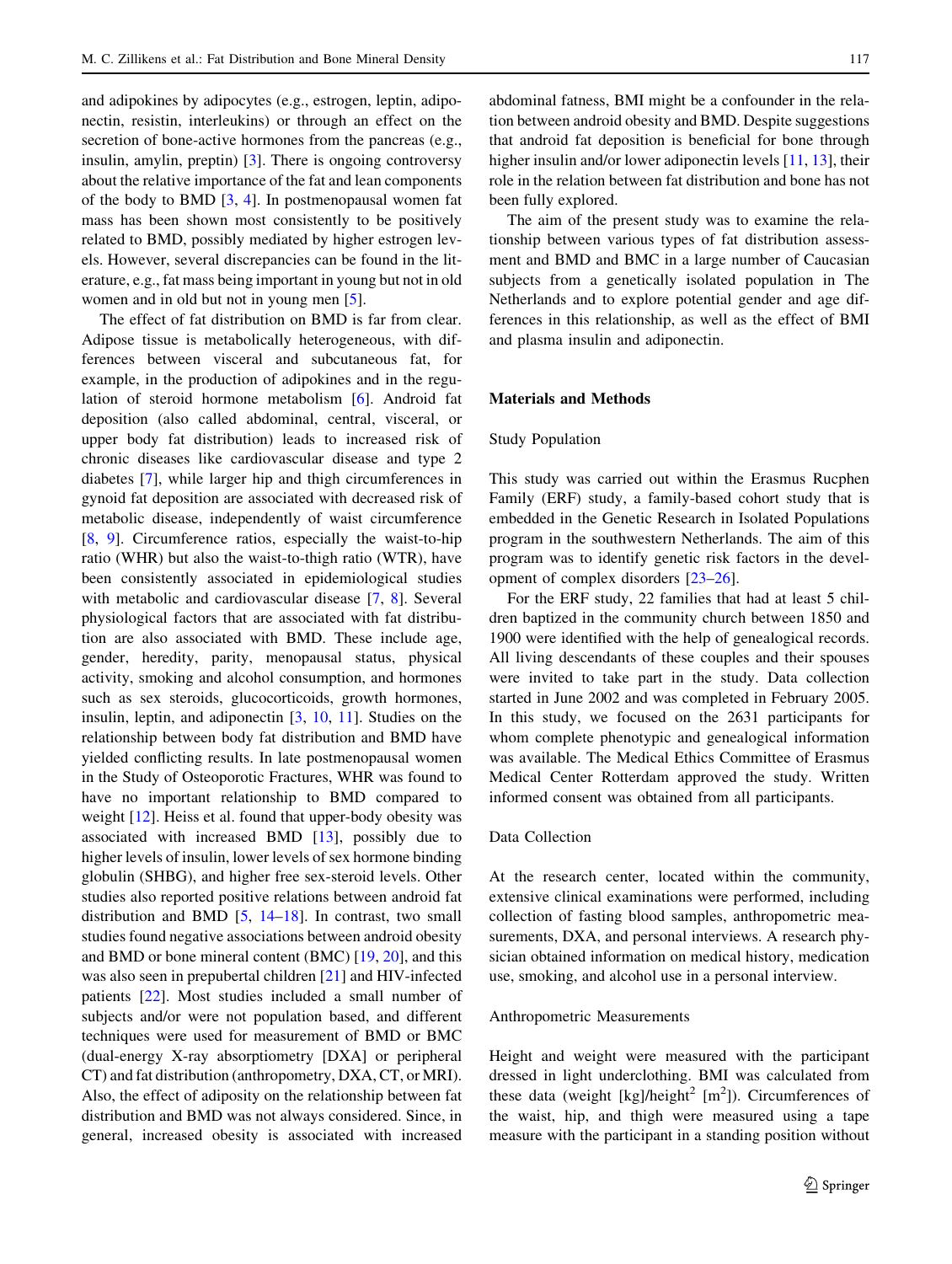outer garments. Waist circumference was measured halfway between the rib cage and the pelvic bone. Hip circumference was measured at the maximal circumference of the hips. Thigh circumference was measured midway between the upper border of the patella and the inguinal fold on the right leg. The WHR and WTR were calculated from these measurements.

## Dual-Energy X-Ray Absorptiometry Measurements

DXA scans were performed using a Prodigy total-body fanbeam densitometer and analyzed with the enCORE 2005 software v.9.3 (DPX; Lunar Corp., Madison, WI, USA) as described previously [[26\]](#page-9-0). BMD was measured at the femoral neck (mean value of left and right) and lumbar spine (L1–L4), while for the total body both BMD and BMC were used, as both estimates have been used in other studies. Total-body scans were autoanalyzed by the software, which employs an algorithm that divides body measurements into areas corresponding to head, trunk, arms, and legs.

Total-body fat mass (g), lean mass (g), and regional fat mass were obtained from total-body scans. The trunk region was limited by vertical borders lateral to the ribs and a lower border by the iliac crest and an upper horizontal border below the chin (neck cut), above which the head was defined. The arm region was limited by cuts that cross the arm sockets, as close to the body as possible, and separate the arms and hands from the body. The leg region is limited above by the oblique lines passing through the hip joint and cuts that separate the hands and forearms from the legs and a center leg cut which separates the right and left leg. Additional "android" and "gynoid" regions were defined using the software provided by the manufacturer. The ''android region'' has a lower boundary at the pelvis cut and the upper boundary above the pelvis cut by 20% of the distance between the pelvis and the neck cuts. The lateral boundaries are the arm cuts. The ''gynoid region'' has an upper boundary between the upper part of the greater trochanters and a lower boundary defined at a distance equal to twice the height of the android region. The lateral boundaries are the outer leg cuts. The android and gynoid fat mass and android-to-gynoid fat ratio were calculated from these measurements. A schematic representation of the trunk, leg, android, and gynoid region is shown in Fig. 1b. All analyses were verified by a trained technician who performed adjustments when necessary. Total-body DXA scans from 12 extremely obese subjects (BMI,  $43.5-61.8 \text{ kg/m}^2$ ) were excluded from the analysis due to inadequate regions of interest which did not cover all body parts. Daily quality assurance tests were performed with a calibration block supplied by the manufacturer. Repeated measurements on the calibration block had coefficients of variation  $\langle 0.5\% \rangle$ . In addition, a calibration



Fig. 1 a Sites of the circumference measurements. b Regions of trunk fat  $(T)$ , leg fat  $(L)$ , "android" fat, and "gynoid" fat assessed by DXA

aluminum phantom was measured weekly, with coefficients of variation  $\langle 0.5\% \rangle$ . The precision of the DXA methods for BMD, BMC, and body composition is excellent. Interobserver CV has been reported to be \3.5% for BMD, BMC, and android and gynoid fat [\[27](#page-9-0)].

In Fig. 1 the sites of circumference measurements and fat regions by DXA are shown.

# Laboratory Examinations

Fasting plasma insulin was analyzed with the INS-Irma kit of Biosource (cat. no. KIP1254) and total plasma adiponectin was analyzed with the human adiponectin RIA kit (cat. no. HADP-61HK) of Linco Research (St. Charles, MO, USA). All measurements were performed according to the manufacturer's protocol. The coefficients of variation were  $\leq$ 5% for plasma insulin and  $\leq$ 8% for adiponectin. For logistic reasons only 2104 plasma samples were analyzed.

# Statistical Analysis

The associations between fat distribution parameters and BMI, BMD/BMC, and plasma levels of insulin and adiponectin were studied as partial correlations with correction for age. Multivariate linear regression analyses were performed to evaluate the strength of the relationship between body fat distribution and BMD and BMC. In the regression models, BMD and BMC, which were normally distributed, were used as dependent variables. Fat distribution parameters with a normal or near-normal distribution were used untransformed as independent variables, while age, height, and lifestyle factors (smoking and alcohol history) were also included because of their known association with bone and body composition. Smoking of cigarettes was categorized as never, past, or current. Alcohol use was categorized as no drinking, 1–21 units a week, or  $>$ 21 units a week. Additional adjustment for BMI was applied to evaluate its role as a possible confounder. To study the effect of plasma insulin and adiponectin,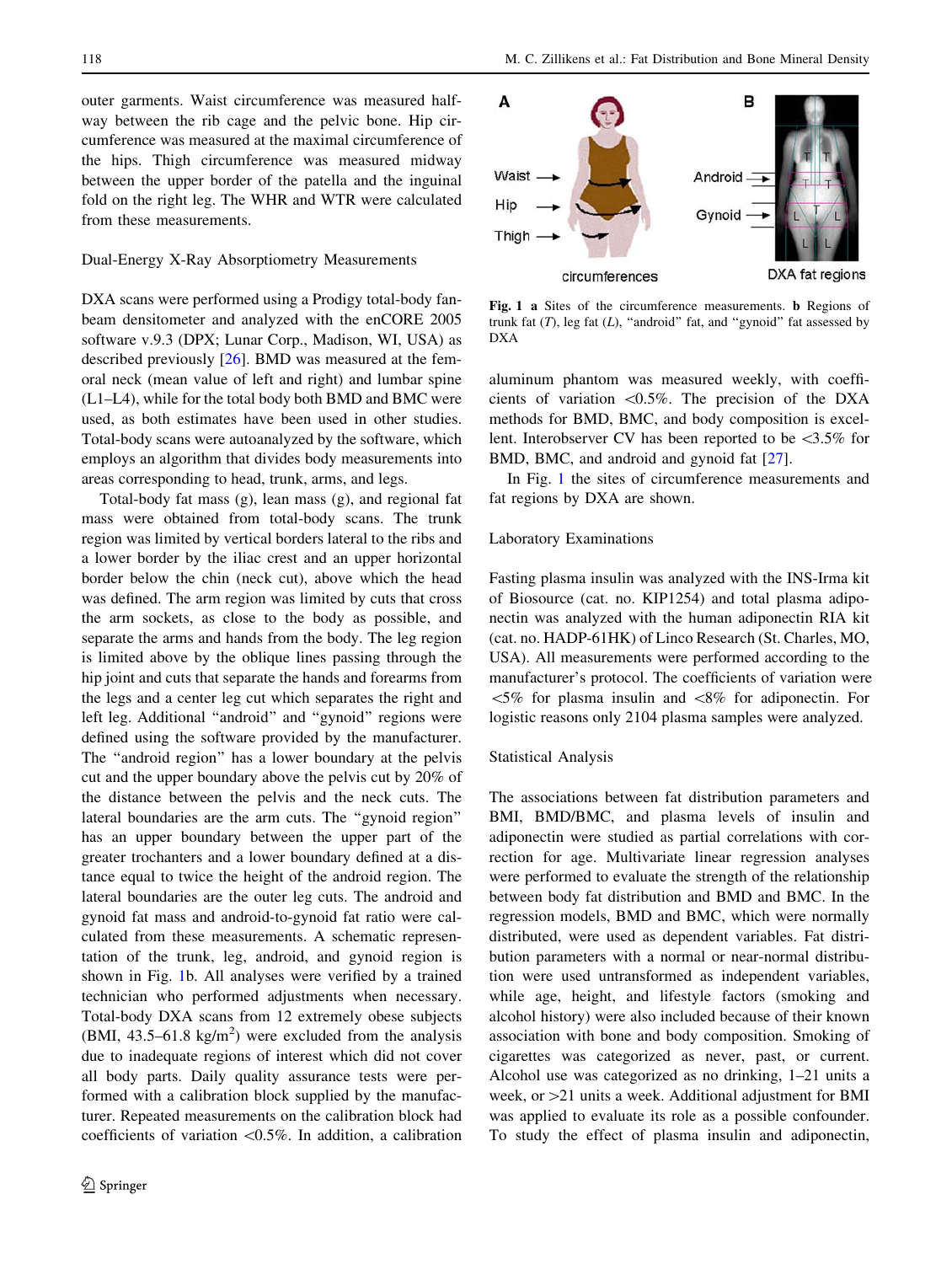regression analyses were performed with and without adjustment for these hormones. The results of multivariate regressions are expressed as standardized regression coefficients. A P-value  $\lt$  0.05 was considered significant. To examine the effect of age, the study population was divided by median age (48.0 years for women and 49.2 years for men), in order to have equal numbers of subjects per group. For women, analyses were repeated stratified by menopausal status (premenopausal vs. postmenopausal subjects). All statistical analyses were done using the statistical package SPSS for Windows, version 15.0.

# **Results**

Table 1 reports general and body composition characteristics, BMD at the femoral neck and lumbar spine, and BMD and BMC at the total body for the study population. Mean age was 47.7 years for women and 48.6 years for men. About 46% of women were postmenopausal. As expected,

Table 1 General and body composition characteristics of the study population

|                                      | Females         | Males           |
|--------------------------------------|-----------------|-----------------|
| Number                               | 1467            | 1164            |
| Age (years)                          | $47.7 \pm 14.2$ | $48.6 \pm 14.0$ |
| Range                                | $16.7 - 86.1$   | 17.6–84.7       |
| Postmenopausal                       | 673 (45.9%)     |                 |
| Height (m)                           | $1.62 \pm 0.06$ | $1.75 \pm 0.07$ |
| Weight (kg)                          | $69.2 \pm 12.8$ | $83.0 \pm 13.3$ |
| Body mass index $(kg/m2)$            | $26.4 \pm 4.7$  | $27.1 \pm 3.9$  |
| Waist-to-hip ratio                   | $0.80 \pm 0.08$ | $0.94 \pm 0.08$ |
| Waist-to-thigh ratio                 | $1.62 \pm 0.20$ | $1.85 \pm 0.20$ |
| Android-to-gynoid fat ratio          | $0.45 \pm 0.15$ | $0.71 \pm 0.20$ |
| Trunk-to-leg fat ratio               | $1.52 \pm 0.46$ | $2.42 \pm 0.64$ |
| Femoral neck BMD $(g/cm^2)$          | $0.91 \pm 0.13$ | $0.97 \pm 0.14$ |
| L1-L4 BMD $(g/cm2)$                  | $1.12 \pm 0.16$ | $1.18 \pm 1.94$ |
| Total body BMD $(g/cm^2)$            | $1.10 \pm 0.95$ | $1.21 \pm 0.10$ |
| Total body BMC (kg)                  | $2.32 \pm 0.67$ | $3.04 \pm 0.44$ |
| Insulin ( $\mu$ U/ml) ( $n = 2104$ ) | $12.8 \pm 6.3$  | $13.7 \pm 8.8$  |
| Adiponectin (mg/L) $(n = 2104)$      | $12.3 \pm 5.8$  | $8.0 \pm 4.1$   |
| Smoking                              |                 |                 |
| Never                                | 420 (28.6)      | 398 (34.2)      |
| Past                                 | 394 (26.9)      | 375 (32.2)      |
| Current                              | 653 (44.5)      | 391 (33.6)      |
| Alcohol                              |                 |                 |
| $<$ 1 unit per week                  | 681 (46.4)      | 221 (19.0)      |
| 1-21 units per week                  | 770 (52.5)      | 834 (71.6)      |
| $>21$ units per week                 | 16(1.1)         | 109(9.4)        |
|                                      |                 |                 |

*Note*. Values are presented as number (percentage) or mean  $\pm$  standard deviation

men were taller and had higher values for all fat distribution parameters, consistent with men having a more android (apple-shaped) and women a more gynoid (pear-shaped) fat distribution. Men also had higher BMD values. Fasting plasma levels and adiponectin levels were lower in men.

Table [2](#page-4-0) reports partial correlations corrected for age among BMI, the four fat distribution parameters, BMD/ BMC, and fasting plasma levels of insulin and adiponectin. Regarding the relation between BMI and the fat distribution parameters, in women, the highest correlation was found between BMI and android-to-gynoid fat ratio  $(r = 0.59)$ , followed by WHR  $(r = 0.44)$ , while in men the highest correlation with BMI was found for WHR ( $r = 0.58$ ), followed by android-to-gynoid fat ratio  $(r = 0.46)$ . Both in women and in men, trunk-to-leg fat ratio had the lowest correlations with BMI ( $r = 0.26$  and  $r = 0.20$  for women and men, respectively). Correlations between the fat distribution parameters themselves ranged between 0.43 and 0.84, with the highest correlation between WHR and WTR and between the android-to-gynoid fat ratio and the trunk-toleg fat ratio.

Fat distribution parameters were significantly correlated with BMD and BMC at several sites and correlations were mostly positive (highest  $r$  of 0.19 in females and 0.12 in males). Negative correlations were found for waist-to-thigh ratio (in females with total-body BMC and in males at all sites).

Fasting levels of plasma insulin were positively correlated with BMI, fat distribution parameters, and total-body BMD in both genders and, additionally, with femoral neck BMD in males only. Fasting plasma levels of adiponectin showed negative correlations with BMI and fat distribution. There were also inverse correlations between adiponectin and all BMD/BMC measurements.

Table [3](#page-5-0) reports the same relationship as in Table [2](#page-4-0) between the four parameters of fat distribution and BMD and/or BMC at three sites, expressed as standardized  $\beta$ coefficients after standard adjustment for age, height, smoking, and alcohol intake (model 1) and after additional adjustment for BMI and plasma insulin and adiponectin. Adjustment for plasma insulin (model 2) or plasma adiponectin (model 3) resulted in only minor changes in  $\beta$ coefficients and P-values. However, after adjustment for BMI (model 4) most relations changed and were negative. Negative relations were strongest for the waist-to-thigh ratio and waist-to-hip ratio. For the android-to-gynoid fat ratio negative relations were significant only with totalbody BMD and BMC in both genders. For the trunk-to-leg fat ratio there was a small persisting positive relation with lumbar spine BMD after adjustment for BMI. Additional adjustment for either insulin (model 5) or adiponectin (model 6) with BMI in the models resulted again in only minor changes in  $\beta$  coefficients. In general, they decreased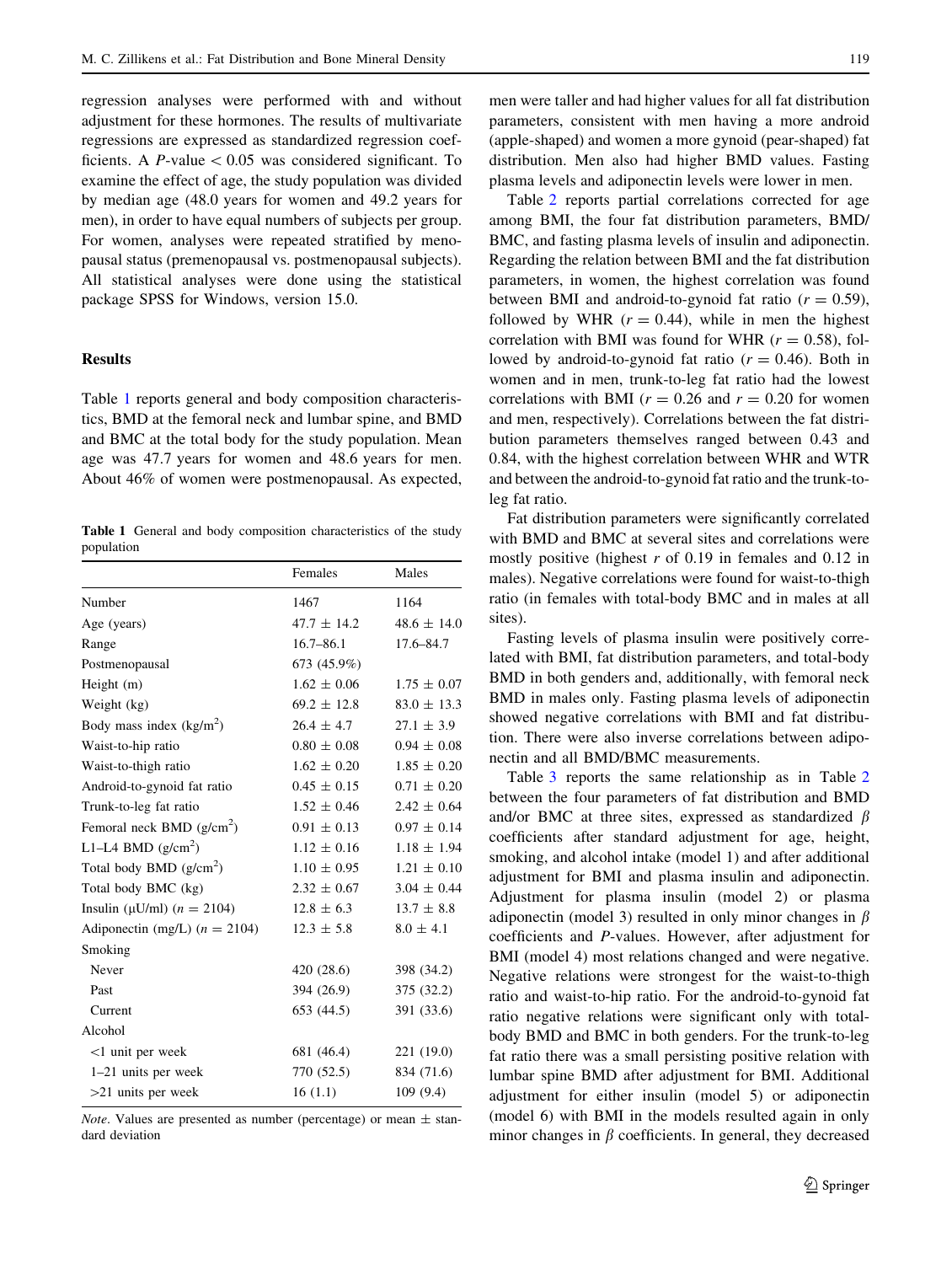<span id="page-4-0"></span>

|                                                                             | BMI             | Waist-to-hip<br>ratio | Waist-to-thigh<br>ratio | Android-to-gynoid fat Trunk-to-leg fat<br>ratio | ratio                      | $\mathbb{R}^{\mathbb{R}}$                      | $L1-L4$ BMD                                                                                       | Total-body<br>BMD                                  | Total-body<br>BMC                                                     | Insulin Adipo-                                                       | nectin                                             |
|-----------------------------------------------------------------------------|-----------------|-----------------------|-------------------------|-------------------------------------------------|----------------------------|------------------------------------------------|---------------------------------------------------------------------------------------------------|----------------------------------------------------|-----------------------------------------------------------------------|----------------------------------------------------------------------|----------------------------------------------------|
| Females <sup>a</sup> $(n = 1467)$                                           |                 |                       |                         |                                                 |                            |                                                |                                                                                                   |                                                    |                                                                       |                                                                      |                                                    |
| Males <sup><math>P</math></sup> ( $n = 1164$ )                              |                 |                       |                         |                                                 |                            |                                                |                                                                                                   |                                                    |                                                                       |                                                                      |                                                    |
| BMI                                                                         |                 | 0.44                  | $\ddot{\phantom{0}}$    |                                                 |                            |                                                |                                                                                                   |                                                    |                                                                       |                                                                      |                                                    |
| Waist-to-hip ratio                                                          | 0.58            |                       | 0.84                    | $0.59$<br>$0.72$<br>$0.67$<br>$1$               |                            | $\frac{0.28}{0.10}$                            |                                                                                                   | 41<br>0.0<br>0.9<br>0.9                            |                                                                       | $0.37$<br>$0.32$<br>$0.42$                                           |                                                    |
| Waist-to-thigh ratio                                                        | 0.28            | 0.74                  |                         |                                                 |                            |                                                |                                                                                                   |                                                    |                                                                       |                                                                      |                                                    |
| Android-to-gynoid<br>ratio                                                  | 0.46            | 0.68                  | 0.52                    |                                                 | $0.36$<br>$0.68$<br>$0.83$ |                                                | $\begin{array}{c} 0.2 \\ 0.03 \\ 0.02 \\ 0.1 \end{array}$                                         |                                                    | $\begin{array}{c} 0.33 \\ 0.001 \\ -0.07 \\ 0.11 \end{array}$         |                                                                      | $-0.36$<br>$-0.36$<br>$-0.3$                       |
| Trunk-to-leg fat ratio                                                      | 0.2             | 0.48                  | 0.43                    |                                                 |                            |                                                |                                                                                                   |                                                    |                                                                       |                                                                      |                                                    |
| FN BMD                                                                      | $\ddot{\bm{0}}$ | 0.05                  | $-0.07$                 |                                                 |                            |                                                |                                                                                                   |                                                    |                                                                       |                                                                      |                                                    |
| $L1 - L4$ BMD                                                               | 0.17            | $-0.03$               | $-0.09$                 | $0.09$<br>$0.05$<br>$0.12$<br>$0.32$<br>$0.34$  |                            | $0.1$<br>$-0.61$<br>$0.76$<br>$0.66$<br>$0.09$ | $\begin{bmatrix} 11.6 \\ 0.69 \\ 1 & 0.67 \\ 0.67 \\ 0.67 \\ 0.67 \\ 0.114 \\ 0.01 \end{bmatrix}$ | $9.50$<br>$-3.50$<br>$-3.50$<br>$-1.50$<br>$-1.50$ | $\begin{bmatrix} 0.01 \\ 0.71 \\ 0.33 \\ 0.83 \\ -0.03 \end{bmatrix}$ | $\begin{array}{c} 0.28 \\ 0.05 \\ 0.12 \\ 0.04 \\ -0.18 \end{array}$ | $-0.35$<br>$-0.1$<br>$-0.09$<br>$-0.15$<br>$-0.15$ |
| Total body BMD                                                              | 0.45            | 0.12                  | $-0.05$                 |                                                 |                            |                                                |                                                                                                   |                                                    |                                                                       |                                                                      |                                                    |
| Total body BMC                                                              |                 | $0.25 - 0.03$         | $-0.13$                 |                                                 |                            |                                                |                                                                                                   |                                                    |                                                                       |                                                                      |                                                    |
| Insulin <sup>c</sup>                                                        | 0.45            | 0.34                  | 0.24                    |                                                 |                            |                                                |                                                                                                   |                                                    |                                                                       |                                                                      | $-0.29$                                            |
| Adiponectin <sup>c</sup>                                                    |                 | $-0.22 - 0.26$        | $-0.13$                 |                                                 | $-0.31$                    | $-0.13$                                        |                                                                                                   | $-0.18$                                            | $-0.11$                                                               |                                                                      |                                                    |
| <sup>a</sup> All correlations significant at the 0.05 level are in boldface |                 |                       |                         |                                                 |                            |                                                |                                                                                                   |                                                    |                                                                       |                                                                      |                                                    |

Table 2 Partial correlation coefficients controlled for age among BMI, fat distribution, BMD, and serum levels of insulin and adiponectin<sup>a</sup> Table 2 Partial correlation coefficients controlled for age among BMI, fat distribution, BMD, and serum levels of insulin and adiponectina

<sup>a</sup> Female data are in the upper-right corner, male data are in the lower-left corner Female data are in the upper-right corner, male data are in the lower-left corner

 $\frac{b}{n}$  For plasma levels of insulin and adiponectin,  $n = 1207$  for females and  $n = 897$  for males <sup>b</sup> For plasma levels of insulin and adiponectin,  $n = 1207$  for females and  $n = 897$  for males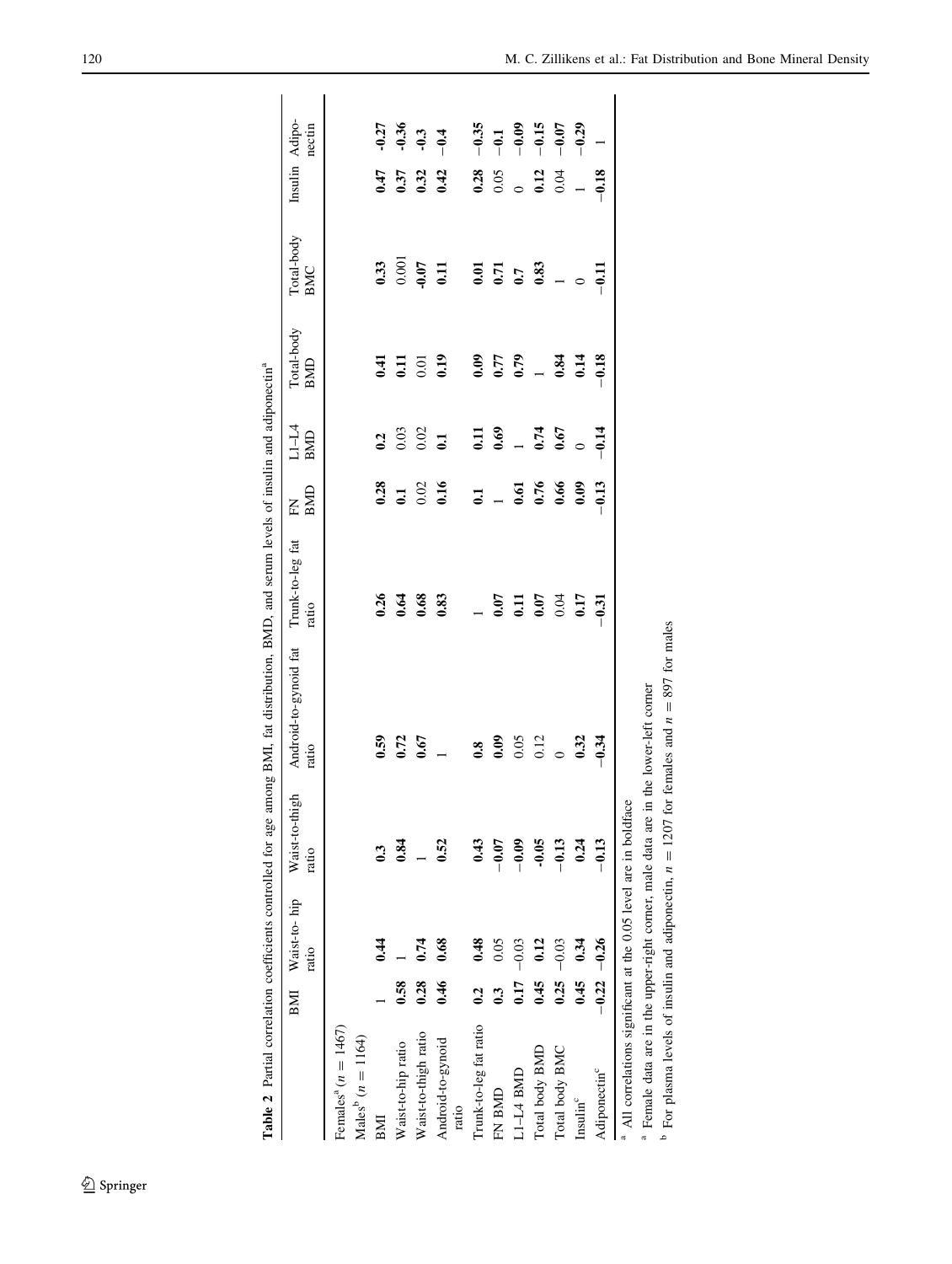<span id="page-5-0"></span>

|                      | Waist-to-hip ratio    |                             |                       |                          |                     |                       |                        | Waist-to-thigh ratio   |                  |                       |                     |                       |
|----------------------|-----------------------|-----------------------------|-----------------------|--------------------------|---------------------|-----------------------|------------------------|------------------------|------------------|-----------------------|---------------------|-----------------------|
|                      |                       | Without BMI adjustment      |                       |                          | With BMI adjustment |                       |                        | Without BMI adjustment |                  |                       | With BMI adjustment |                       |
| Females $(n = 1207)$ | $\ddot{ }$            |                             |                       | 4                        | 5                   |                       |                        | $\mathcal{L}$          |                  | 4                     | 5                   |                       |
| Fem. neck BMD        | $+0.112^c$            | $+0.106^c$                  | $+0.078^{b}$          | $-0.018$                 | $+0.002$            | $-0.027$              | $+0.028$               | $+0.010$               | $-0.006$         | $-0.070^{a}$          | $-0.050$            | $-0.081^{a}$          |
| L1-L4 BMD            | $+0.040$              | $+0.047$                    | $+0.010$              | $-0.066^a$               | $-0.042$            | $-0.081^{a}$          | $-0.019$               | $-0.020$               | $-0.052$         | $-0.095^{b}$          | $-0.070^{a}$        | $-0.110^{b}$          |
| Total-body BMD       | $+0.124^c$            | $+0.092^{b}$                | $+0.080^{\mathrm{b}}$ | $-0.081$ $^{\mathrm{b}}$ | $-0.064^a$          | $-0.100^{\mathrm{b}}$ | $+0.018$               | $+0.026$               | $-0.035$         | $-0.131$ <sup>c</sup> | $-0.114^c$          | $-0.150^c$            |
| Total-body BMC       | $+0.026$              | $+0.030$                    | $+0.001$              | $-0.161^c$               | $-0.134^{\circ}$    | $-0.165^c$            | $-0.074^{b}$           | $-0.097^{\rm b}$       | $-0.106^{\circ}$ | $-0.204^c$            | $-0.178^c$          | $-0.209^{\circ}$      |
| Males $(n = 897)$    |                       |                             |                       |                          |                     |                       |                        |                        |                  |                       |                     |                       |
| Fem. neck BMD        | $+0.053$              | $+0.027$                    | $+0.019$              | $-0.194^c$               | $-0.195^c$          | $-0.222^c$            | $-0.103^{a}$           | $-0.134^{a}$           | $-0.125^{b}$     | $-0.226^c$            | $-0.219^c$          | $-0.233$ <sup>c</sup> |
| L1-L4 BMD            | $-0.027$              | $-0.034$                    | $-0.073$              | $-0.222^c$               | $-0.204^c$          | $-0.245^c$            | $-0.123^{b}$           | $-0.132^{b}$           | $-0.148^{b}$     | $-0.203^c$            | $-0.192^c$          | $-0.214^c$            |
| Total-body BMD       | $+0.137^c$            | $+0.099^a$                  | $+0.091$ <sup>a</sup> | $-0.242^{\circ}$         | $-0.237^c$          | $-0.274^c$            | $-0.084$ <sup>a</sup>  | $-0.130^{b}$           | $-0.115^{b}$     | $-0.275^c$            | $-0.264^c$          | $-0.285^c$            |
| Total-body BMC       | $-0.042$ s            | $-0.033$                    | $-0.073^{a}$          | $-0.303^c$               | $-0.286^c$          | $-0.325^c$            | $-0.216^c$             | $-0.218^c$             | $-0.235^c$       | $-0.335^{c}$          | $-0.313^c$          | $-0.339^c$            |
|                      |                       | Android-to-gynoid fat ratio |                       |                          |                     |                       | Trunk-to-leg fat ratio |                        |                  |                       |                     |                       |
|                      |                       | Without BMI adjustment      |                       | With BMI adjustment      |                     |                       |                        | Without BMI adjustment |                  | With BMI adjustment   |                     |                       |
| Females $(n = 1207)$ | $\stackrel{*}{\cdot}$ |                             |                       | 4                        | 5                   |                       |                        |                        |                  | 4                     | 5                   | $\circ$               |
| Fem. neck BMD        | $+0.165^c$            | $+0.173^c$                  | $+0.150^{\circ}$      | $-0.002$                 | $-0.021$            | $-0.012$              | $+0.121^c$             | $+0.115^c$             | $+0.098^{b}$     | $+0.052$              | $+0.072^{b}$        | $+0.049$              |
| $L1-L4$ BMD          | $+0.103^c$            | $+0.127^c$                  | $+0.082$              | $-0.031$                 | $-0.002$            | $-0.047$              | $+0.130^c$             | $+0.142^c$             | $+0.114^{\circ}$ | $+0.082^{b}$          | $+0.108^c$          | $+0.080^{a}$          |
| Total-body BMD       | $+0.193^c$            | $+0.175^c$                  | $+0.160^{\circ}$      | $-0.086^{\mathrm{b}}$    | $-0.067^{\rm a}$    | $-0.111^c$            | $+0.106^c$             | $+0.079^{\rm b}$       | $+0.062^{a}$     | $-0.002$ ns           | $+0.016$            | $-0.015$              |
| Total-body BMC       | $+0.115^c$            | $+0.120^{\circ}$            | $+0.105$              | $-0.138^{\circ}$         | $-0.108^c$          | $-0.142^{\circ}$      | $+0.058^{a}$           | $+0.052^a$             | $+0.040$         | $-0.032$ ns           | $-0.005$            | $-0.027$              |
| Males $(n = 897)$    |                       |                             |                       |                          |                     |                       |                        |                        |                  |                       |                     |                       |
| Fem. neck BMD        | $+0.091$ <sup>a</sup> | $+0.071$                    | $+0.051$              | $-0.073$                 | $-0.064$            | $-0.102^{a}$          | $+0.076^{a}$           | $+0.063$               | $+0.039$         | $+0.011$              | $+0.017$            | $-0.009$              |
| $L1 - L4$ BMD        | $+0.058$              | $+0.062$                    | $+0.007$              | $-0.043$                 | $-0.029$            | $-0.084$              | $+0.134^c$             | $+0.137^c$             | $+0.097^a$       | $+0.098^{\rm a}$      | $+0.108^c$          | $+0.072$              |
| Total-body BMD       | $+0.131^c$            | $+0.095^{a}$                | $+0.073$              | $-0.137^c$               | $-0.124^{b}$        | $-0.178^c$            | $+0.085^{a}$           | $+0.062$               | $+0.028$         | $-0.021$              | $-0.012$            | $-0.050$              |
| Total-body BMC       | $-0.007$              | $+0.066$                    | $-0.045$              | $-0.173^{\circ}$         | $-0.147^c$          | $-0.200^{\circ}$      | $+0.053$               | $+0.061$ <sup>a</sup>  | $+0.026$         | $-0.004$              | $+0.013$            | $-0.017$              |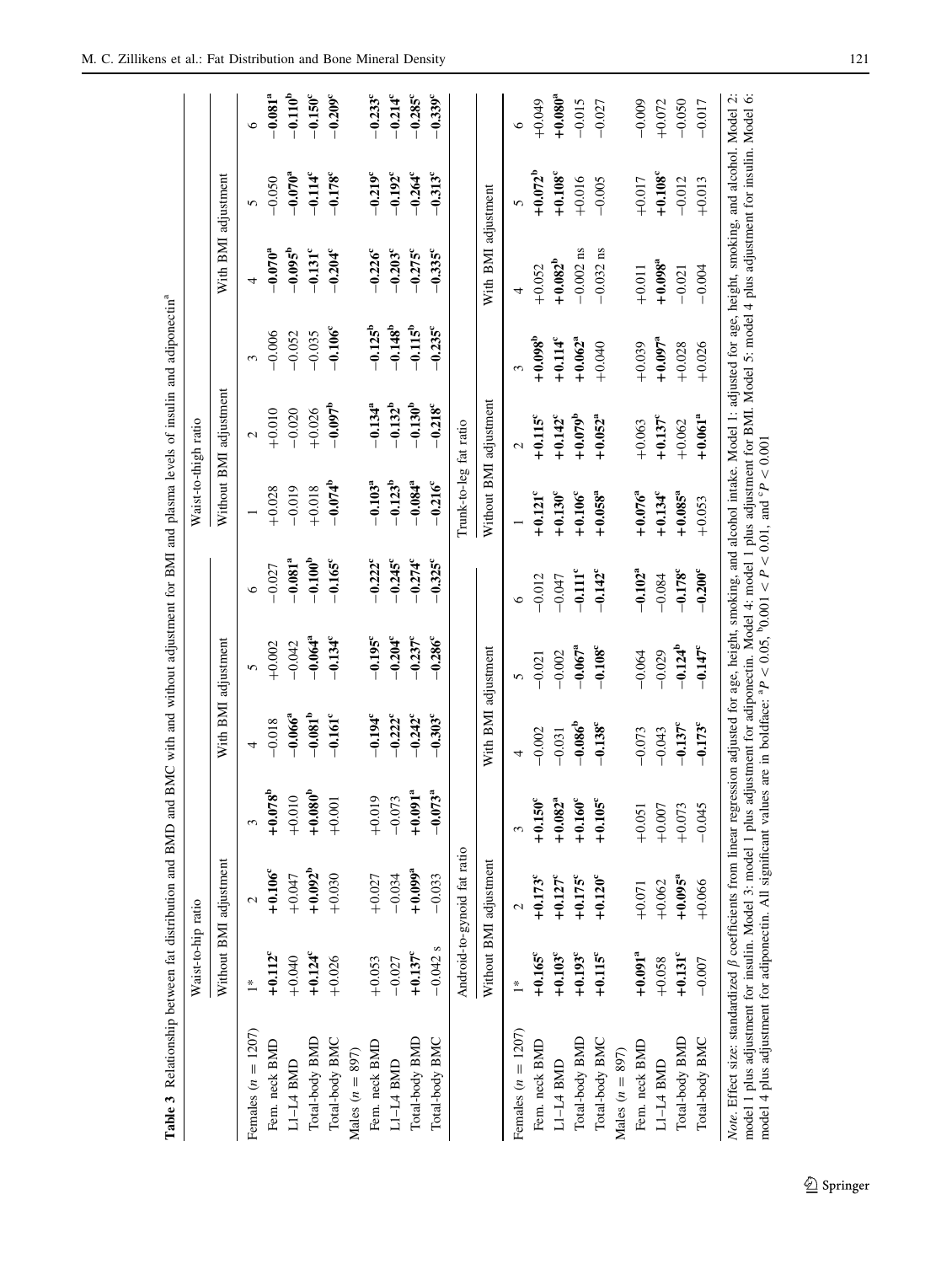|  | Table 4 Relationship between fat distribution and BMD and BMC in males and females stratified by median age |  |  |  |  |  |  |  |  |
|--|-------------------------------------------------------------------------------------------------------------|--|--|--|--|--|--|--|--|
|--|-------------------------------------------------------------------------------------------------------------|--|--|--|--|--|--|--|--|

|                               | Waist-to-hip ratio    |                       | Waist-to-thigh ratio  |                       | Android-to-gynoid fat                                                                           |                       | Trunk-to-leg fat      |                  |
|-------------------------------|-----------------------|-----------------------|-----------------------|-----------------------|-------------------------------------------------------------------------------------------------|-----------------------|-----------------------|------------------|
|                               |                       |                       |                       |                       | ≤Median age >Median age ≤Median age >Median age ≤Median age >Median age ≤Median age >Median age |                       |                       |                  |
| A: Without adjustment for BMI |                       |                       |                       |                       |                                                                                                 |                       |                       |                  |
| Females, $n$                  | 734                   | 733                   | 734                   | 733                   | 734                                                                                             | 733                   | 734                   | 733              |
| Fem. neck BMD                 | $+0.146^{\circ}$      | $+0.101^{\rm b}$      | $+0.054$              | $+0.024$              | $+0.138^{\circ}$                                                                                | $+0.155^{\circ}$      | $+0.127^{\circ}$      | $+0.115^{\circ}$ |
| L1-L4 BMD                     | $+0.024$              | $+0.049$              | $-0.046$              | $+0.007$              | $+0.059$                                                                                        | $+0.103^b$            | $+0.128^{\circ}$      | $+0.131^{\circ}$ |
| <b>Total BMD</b>              | $+0.176^{\circ}$      | $+0.106^{\rm b}$      | $+0.042$              | $+0.036$              | $+0.203^{\circ}$                                                                                | $+0.163^{\circ}$      | $+0.143^{\circ}$      | $+0.091^{\rm b}$ |
| <b>Total BMC</b>              | $+0.082^{\rm b}$      | $-0.003$              | $-0.032$              | $-0.070^{\rm a}$      | $+0.145^{\circ}$                                                                                | $+0.058$              | $+0.112^{\circ}$      | $+0.025$         |
| Males, $n$                    | 582                   | 582                   | 582                   | 582                   | 582                                                                                             | 582                   | 582                   | 582              |
| Fem. neck BMD                 | $+0.077$              | $+0.078$              | $-0.091$ <sup>a</sup> | $-0.063$              | $+0.099$                                                                                        | $+0.070$              | $+0.068$              | $+0.087$         |
| L1-L4 BMD                     | $-0.031$              | $-0.010$              | $-0.164^{\circ}$      | $-0.066$              | $-0.025$                                                                                        | $+0.070$              | $+0.072$              | $+0.154^{\circ}$ |
| <b>Total BMD</b>              | $+0.149^{\rm b}$      | $+0.122^b$            | $-0.079$              | $-0.035$              | $+0.115$                                                                                        | $+0.094$              | $+0.061$              | $+0.072$         |
| <b>Total BMC</b>              | $-0.019$              | $-0.064$              | $-0.171$ <sup>c</sup> | $-0.179^{\rm c}$      | $-0.019$                                                                                        | $-0.038$              | $+0.051$              | $+0.036$         |
| B: With adjustment for BMI    |                       |                       |                       |                       |                                                                                                 |                       |                       |                  |
| Females                       |                       |                       |                       |                       |                                                                                                 |                       |                       |                  |
| Fem. neck BMD                 | $+0.045$              | $-0.048$              | $-0.010$              | $-0.092^{\rm a}$      | $-0.031$                                                                                        | $-0.008$              | $+0.052$              | $+0.055$         |
| L1-L4 BMD                     | $-0.063$              | $-0.066$              | $-0.095^{\rm a}$      | $-0.079^{\rm a}$      | $-0.082$                                                                                        | $-0.019$              | $+0.081$ <sup>a</sup> | $+0.090^{\rm a}$ |
| <b>Total BMD</b>              | $-0.016$              | $-0.103^b$            | $-0.070$              | $-0.119b$             | $-0.112^{\rm a}$                                                                                | $-0.076^{\rm a}$      | $+0.004$              | $+0.006$         |
| <b>Total BMC</b>              | $-0.099b$             | $-0.180^{\circ}$      | $-0.133^{\rm c}$      | $-0.203^{\rm c}$      | $-0.146^{\rm c}$                                                                                | $-0.157^{\rm c}$      | $-0.009$              | $-0.042$         |
| Males                         |                       |                       |                       |                       |                                                                                                 |                       |                       |                  |
| Fem. neck BMD                 | $-0.157^{\rm b}$      | $-0.198^c$            | $-0.177^{\rm c}$      | $-0.205^{\rm c}$      | $-0.061$                                                                                        | $-0.098$ <sup>a</sup> | $+0.020$              | $+0.012$         |
| L1-L4 BMD                     | $-0.257$ <sup>c</sup> | $-0.179^{\rm c}$      | $-0.203^{\rm c}$      | $-0.155^{\circ}$      | $-0.101^{\rm a}$                                                                                | $-0.027$              | $+0.061$              | $+0.114^b$       |
| <b>Total BMD</b>              | $-0.231$ <sup>c</sup> | $-0.233^{\rm c}$      | $-0.217^{\rm c}$      | $-0.219^{\rm c}$      | $-0.166$ <sup>c</sup>                                                                           | $-0.129^{\circ}$      | $-0.019$              | $-0.029$         |
| <b>Total BMC</b>              | $-0.295$ <sup>c</sup> | $-0.287$ <sup>c</sup> | $-0.260$ <sup>c</sup> | $-0.280$ <sup>c</sup> | $-0.210^{\circ}$                                                                                | $-0.156^c$            | $+0.004$              | $-0.009$         |

Note. Effect size: standardized  $\beta$  coefficients from linear regression adjusted for age, height, smoking, and alcohol intake. Median age: 48.0 years for women and 49.2 years for men. All significant values are in boldface:  $a \cdot P < 0.05$ ;  $b \cdot 0.001 < P < 0.01$ ;  $c \cdot P < 0.001$ 

after adjustment for insulin and increased after adjustment for adiponectin. The strongest negative relations were seen for the waist-to-thigh ratio with total-body BMC in males. The  $\beta$  coefficients (P-values) were -0.335 (P = 1.5  $\times$  $10^{-21}$ ) after BMI adjustment,  $-0.313$  ( $P = 2.7 \times 10^{-19}$ ) after BMI and insulin adjustment, and  $-0.339$  ( $P = 3.5 \times$  $10^{-22}$ ) after BMI and adiponectin adjustment.

Overall, across measurements,  $\beta$  coefficients were more negative in males than in females. In both genders,  $\beta$ coefficients for the relation of fat distribution parameters with total-body BMC were lower than those with totalbody BMD. After adjustment for BMI, the associations between various fat distribution measures and total-body BMD and BMC became more similar.

In Table 4 the relationships between fat distribution and BMD are presented stratified by median age in both genders. There were no consistent differences between the age groups, although relations of fat distribution parameters with total-body BMC appeared to be more positive without adjustment for BMI in younger compared to older women and more negative after BMI adjustment in older women.

Outcomes were essentially unchanged when we stratified women by postmenopausal status instead of median age and also when we adjusted our analyses in both genders for body weight instead of BMI (data not shown).

The total variation of BMD explained by fat distribution parameters independent of age, height, BMI, smoking, and alcohol intake was smaller than the variation explained by BMI independent of age, height, smoking, and alcohol intake. Variation explained by BMI for femoral neck BMD, lumbar spine BMD and total body BMD and BMC was, respectively, 5.7%, 2.9%, 13.2%, and 9.0% in women and 7.8%, 2.4%, 19.0%, and 5.0% in men.

Variation explained by the four fat distribution parameters independent of BMI at these sites was as follows: for waist-to-hip ratio, 0.0%, 0.2%, 0.3%, and 1.3% in women and 1.6%, 2.1%, 2.6%, and 4.0% in men; for waist-to-thigh ratio, 0.0%, 0.6%, 0.9%, and 2.3% in women and 1.8%, 1.8%, 3.0%, and 4.9% in men; for android-to-gynoid fat ratio, 0.0%, 0.1%, 0.4%, and 1.3% in women and 0.5%, 0.1%, 1.2%, and 1.8% in men; and for trunk-to-leg fat ratio, 0.2%, 0.5%, 0.0%, and 0.0% in women and 0.0%, 0.7%, 0.0%, and 0.0% in men, respectively.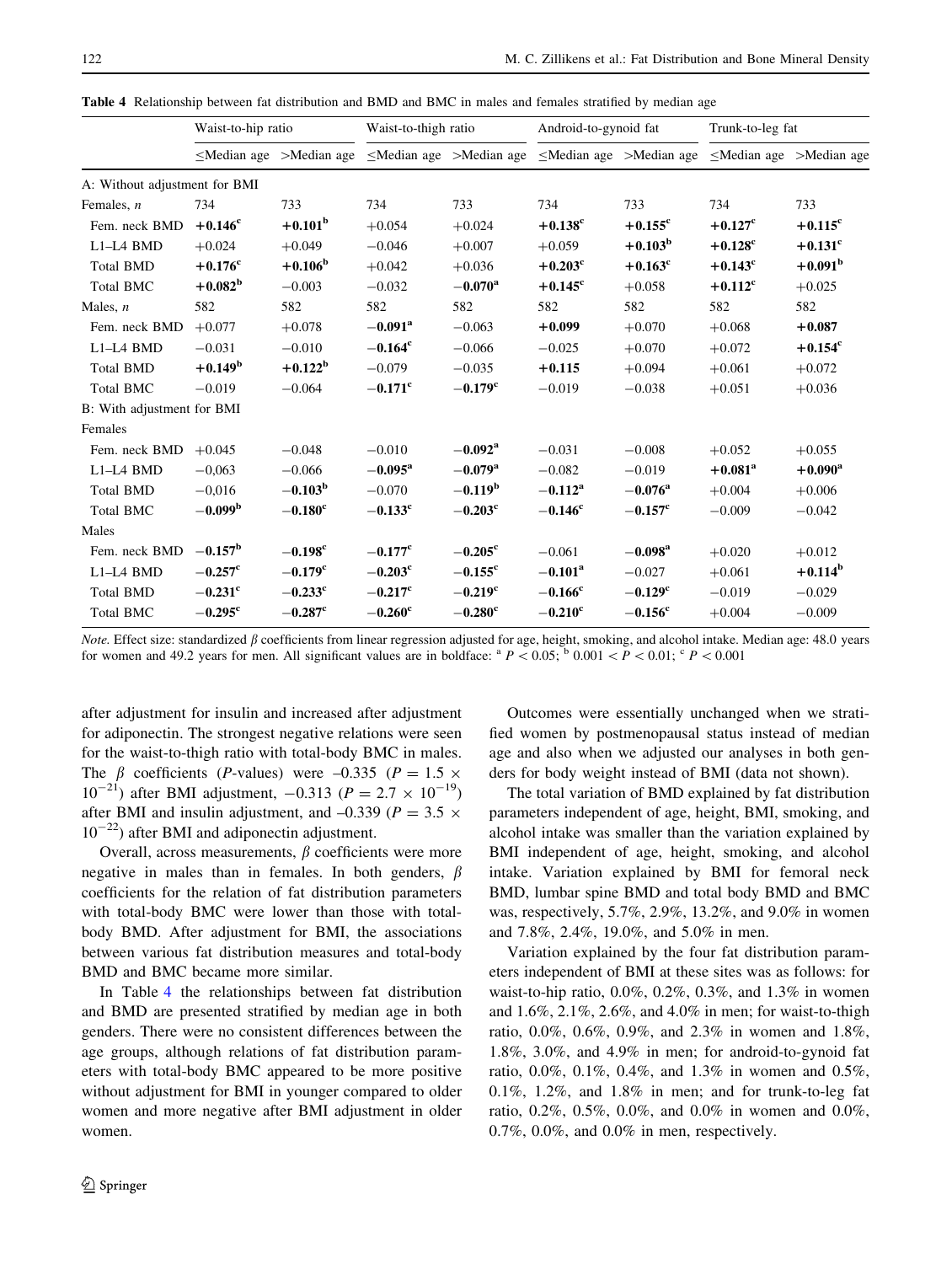## **Discussion**

In this study we show that positive associations between android fat distribution and BMD are largely explained by higher BMI. Once the effect of BMI is taken into account, android fat distribution has no or negative relationships with BMD. We also show that these relationships depend on the type of fat distribution parameter used and the site of BMD/BMC measurement. We also demonstrate that relations are independent of plasma levels of insulin and adiponectin. These observations may explain inconsistent findings of positive, negative, or no associations between fat distribution and BMD in previous studies [[5,](#page-8-0) [13](#page-8-0)[–18](#page-9-0)], since adjustment for BMI was performed only in some studies. In addition, such studies have focused on measurement on BMD at different sites and used diverse parameters of fat distribution. Moreover, our findings challenge the view that android fat deposition is beneficial for bone through higher insulin and/or lower adiponectin levels [\[11](#page-8-0), [13\]](#page-8-0).

Most of the positive associations we found between BMD and fat distribution are indeed explained by increased BMI. After removing the effect of BMI by adjusting for it in the multiple regression models, no more positive associations were found except for small but significant positive relationships between trunk-to-leg fat ratio and lumbar spine BMD. In contrast, several associations became significantly negative, with the lowest  $\beta$ regression coefficients appearing for the circumference ratios WHR and WTR, followed by the android-to-gynoid fat ratio, with no negative associations for the trunk-to-leg fat ratio. Thus, despite high correlations between the different parameters of fat distribution, there were clear differences in their relation with BMD but also with BMI. This shows that they do not measure the same aspect of fat distribution. Circumference measurements are related not only to the amount of adipose tissue but also to the size of internal organs (waist circumference) and the size of bone and muscle (hip and thigh), the latter especially in men [[8,](#page-8-0) [9\]](#page-8-0). This may influence the relation with BMD irrespective of fat distribution. The new DXA-based measurement of fat in the abdominal region has a high correlation ( $r > 0.87$ ) with abdominal fat by CT scanning [\[28](#page-9-0)] and is theoretically more closely related to visceral fat than total trunk fat mass, which also contains subcutaneous adipose tissue on the thorax, back, and breasts. Another advantage of the android-to-gynoid fat ratio over the trunk-to-leg fat ratio is that, in the latter assessment, gluteal and abdominal fat cannot be perfectly separated [\[29](#page-9-0)]. However, neither anthropometry nor DXA can distinguish between visceral and subcutaneous fat in the android region, although waist circumference as well as trunk fat and abdominal fat in a subregion by DXA shows a high correlation with visceral fat measured by CT or MRI [\[28](#page-9-0), [30–34\]](#page-9-0).

The only association that remained significantly positive in our study after BMI adjustment was between trunk-to-leg fat ratio and lumbar spine BMD, consistent with findings by Douchi et al. [[15\]](#page-8-0). It is unclear whether this is caused by the fact that the trunk-to-leg fat ratio is not a good estimate of fat distribution, or due to an artifact in the DXA measurement, as was observed after simulating changes in trunk fat with lard packets [\[35\]](#page-9-0). On the other hand, we cannot exclude that the observed relationship is real and that (subcutaneous) fat in the trunk, as opposed to the legs, produces factors that are beneficial to bone.

There were small gender differences in our study, with males showing less positive (before BMI adjustment) and more negative (after BMI adjustment) relationships between fat distribution and BMD or BMC than women. This might be caused by a potentially stronger relation in males between hip and thigh circumference and lowerbody muscularity [[8,](#page-8-0) [9](#page-8-0)], since these differences were most marked for the waist-to-hip and waist-to-thigh ratios. We found differences by site of BMD/BMC measurement. Regression coefficients were in general lower for totalbody BMC than for hip, lumbar spine, and total-body BMD. We observed differences in  $\beta$  coefficients between various fat distribution measures and total-body BMD and BMC, all of which decreased after adjustment for BMI. To our surprise we found no consistent age differences in the relationship between fat distribution and BMD/BMC. Considering the strong effect of menopause and age on fat distribution and BMD [\[36](#page-9-0), [37](#page-9-0)], the similarity in their relationships between younger and older women is remarkable.

There are several reasons why it is important to study the relationships between fat distribution and BMD and to try to explain previous controversial findings. It is important for fracture risk prediction, patient handling, and understanding of biological mechanisms. Our study shows that measures of fat distribution explain more of the variation in BMD and BMC in men than in women but the effect is relatively small compared to that of weight and BMI. In that respect our data are in agreement with those from the Study of Osteoporotic Fractures in older women [\[12](#page-8-0)] but now extend these findings to males and younger subjects. For patient care, it is important to know that android obesity does not appear to be beneficial for bone, as was suggested by most previous studies. Instead, our data show that, especially for males, gynoid fat distribution is better than android, possibly in part because it is a marker of greater physical activity, with greater muscle mass on hips and thighs. Thus, our data comply with and underscore the importance of the advice for regular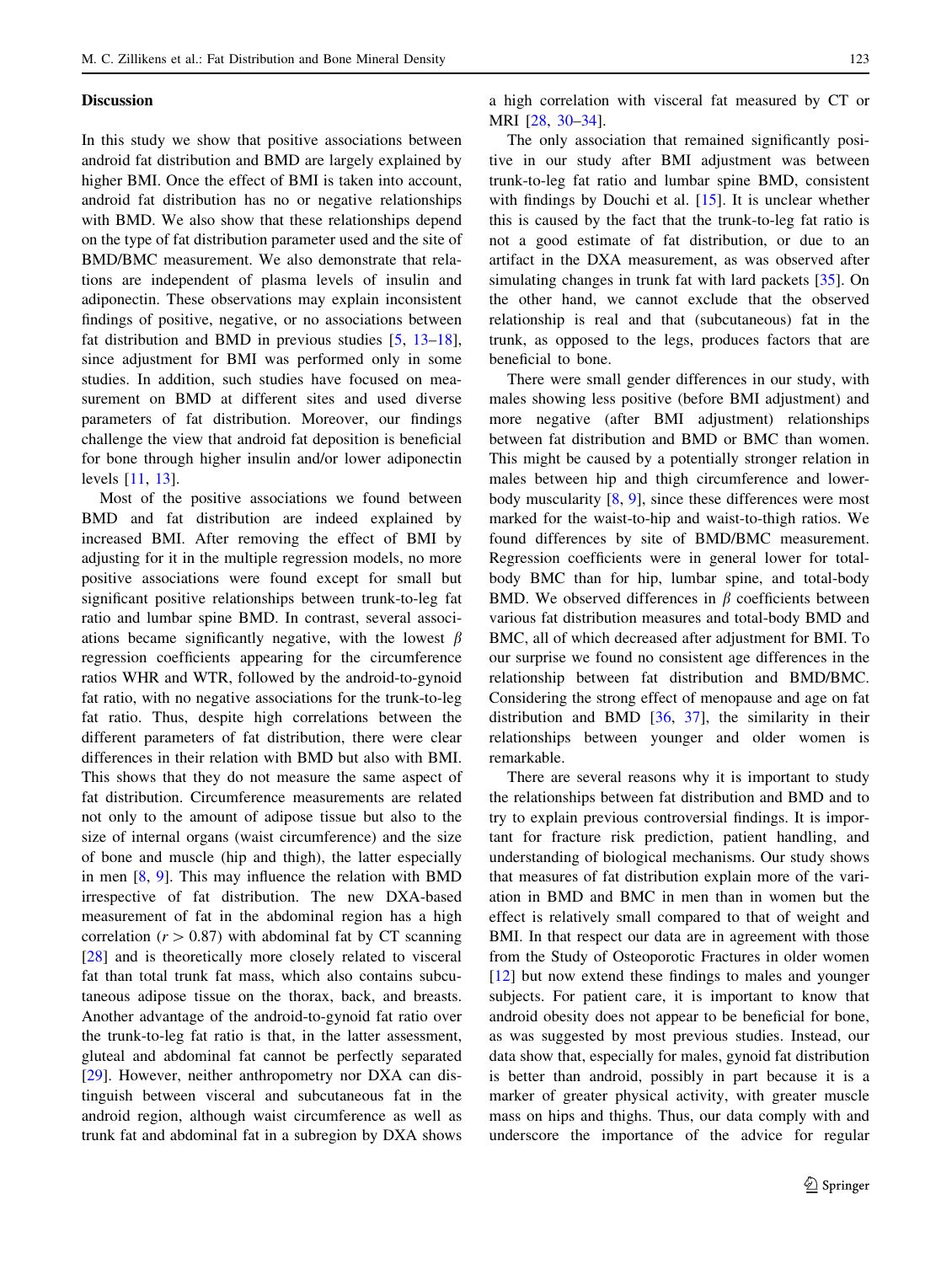<span id="page-8-0"></span>physical exercise, which can potentially decrease android obesity and also prevents muscle wasting with aging and increases mechanical loading on the skeleton. Mediators other than physical activity might be considered as possible mechanistic explanations for our findings such as glucocorticoids, growth and sex hormones, leptin, and inflammatory adipokines. Our data show that it is unlikely that insulin and adiponectin mediate the association. Finally, technical limitations of the DXA technique should be considered in the interpretation of these findings since the BMD measurement is influenced by the fat-to-lean ratio of soft tissues [[38\]](#page-9-0).

Given the cross-sectional nature of our study, it is not possible to make causal inferences from associations or to study the relationship of fat distribution with fractures. We acknowledge that multiple testing may influence some of the significant findings in our study. However, even after applying a Bonferroni correction, which might be too stringent considering the high correlation between the fat distribution traits, most correlations would remain significant. Considering the consistency of the results across genders, we do not expect multiple testing to play a substantial role in the interpretation of our findings. We cannot exclude that our results could be influenced by the fact that our participants belong to a genetically isolated population. Yet it is unlikely that inbred characteristics influence the correlations between phenotypic measurements. Strengths of our study include the large population, which is not selected on disease and which includes both genders, with a wide age range, and the use of multiple bone sites and fat distribution parameters, including a new android-to-gynoid fat ratio by DXA and the availability of plasma levels of insulin and adiponectin.

We conclude that positive associations between android fat distribution and BMD are explained by higher BMI and not by higher insulin levels and/or lower adiponectin levels. Negative associations after adjustment for BMI suggest that android fat deposition as measured by the WHR, WTR, and android-to-gynoid fat ratio is not beneficial and possibly even deleterious for bone. The clinical relevance of these associations needs to be shown by studying a relation with fractures.

Acknowledgments This work was supported by a grant from the Center for Medical Systems Biology (CMSB) within the framework of the Netherlands Genomics Initiative (NGI)/Netherlands Organization for Scientific Research (NWO) and by the NCHA, the Netherlands consortium for Healthy Aging. We thank the participants in the Erasmus Rucphen Family study, the local health-care centers, and the municipalities for making this study possible.

Open Access This article is distributed under the terms of the Creative Commons Attribution Noncommercial License which permits any noncommercial use, distribution, and reproduction in any medium, provided the original author(s) and source are credited.

- 1. Reid IR (2002) Relationships among body mass, its components, and bone. Bone 31:547–555
- 2. De Laet C, Kanis JA, Oden A, Johanson H, Johnell O, Delmas P, Eisman JA, Kroger H, Fujiwara S, Garnero P, McCloskey EV, Mellstrom D, Melton LJ III, Meunier PJ, Pols HA, Reeve J, Silman A, Tenenhouse A (2005) Body mass index as a predictor of fracture risk: a meta-analysis. Osteoporos Int 16:1330–1338
- 3. Reid IR (2008) Relationships between fat and bone. Osteoporos Int 19:595–606
- 4. Chen Z, Lohman TG, Stini WA, Ritenbaugh C, Aickin M (1997) Fat or lean tissue mass: which one is the major determinant of bone mineral mass in healthy postmenopausal women? J Bone Miner Res 12:144–151
- 5. Makovey J, Naganathan V, Sambrook P (2005) Gender differences in relationships between body composition components, their distribution and bone mineral density: a cross-sectional opposite sex twin study. Osteoporos Int 16:1495–1505
- 6. Kershaw EE, Flier JS (2004) Adipose tissue as an endocrine organ. J Clin Endocrinol Metab 89:2548–2556
- 7. Emery EM, Schmid TL, Kahn HS, Filozof PP (1993) A review of the association between abdominal fat distribution, health outcome measures, and modifiable risk factors. Am J Health Promot 7:342–353
- 8. Snijder MB, Dekker JM, Visser M, Yudkin JS, Stehouwer CD, Bouter LM, Heine RJ, Nijpels G, Seidell JC (2003) Larger thigh and hip circumferences are associated with better glucose tolerance: the Hoorn study. Obes Res 11:104–111
- 9. Snijder MB, Visser M, Dekker JM, Goodpaster BH, Harris TB, Kritchevsky SB, De Rekeneire N, Kanaya AM, Newman AB, Tylavsky FA, Seidell JC (2005) Low subcutaneous thigh fat is a risk factor for unfavourable glucose and lipid levels, independently of high abdominal fat. The Health ABC Study. Diabetologia 48:301–308
- 10. Barrett-Connor E, Kritz-Silverstein D (1996) Does hyperinsulinemia preserve bone? Diabetes Care 19:1388–1392
- 11. Lenchik L, Register TC, Hsu FC, Lohman K, Nicklas BJ, Freedman BI, Langefeld CD, Carr JJ, Bowden DW (2003) Adiponectin as a novel determinant of bone mineral density and visceral fat. Bone 33:646–651
- 12. Glauber HS, Vollmer WM, Nevitt MC, Ensrud KE, Orwoll ES (1995) Body weight versus body fat distribution, adiposity, and frame size as predictors of bone density. J Clin Endocrinol Metab 80:1118–1123
- 13. Heiss CJ, Sanborn CF, Nichols DL, Bonnick SL, Alford BB (1995) Associations of body fat distribution, circulating sex hormones, and bone density in postmenopausal women. J Clin Endocrinol Metab 80:1591–1596
- 14. Tarquini B, Navari N, Perfetto F, Piluso A, Romano S, Tarquini R (1997) Evidence for bone mass and body fat distribution relationship in postmenopausal obese women. Arch Gerontol Geriatr 24:15–21
- 15. Douchi T, Yamamoto S, Oki T, Maruta K, Kuwahata R, Nagata Y (2000) Relationship between body fat distribution and bone mineral density in premenopausal Japanese women. Obstet Gynecol 95:722–725
- 16. Murillo-Uribe A, Carranza-Lira S, Martinez-Trejo N, Santos-Gonzalez J (2000) Influence of weight and body fat distribution on bone density in postmenopausal women. Int J Fertil Womens Med 45:225–231
- 17. Stewart KJ, Deregis JR, Turner KL, Bacher AC, Sung J, Hees PS, Tayback M, Ouyang P (2002) Fitness, fatness and activity as predictors of bone mineral density in older persons. J Intern Med 252:381–388